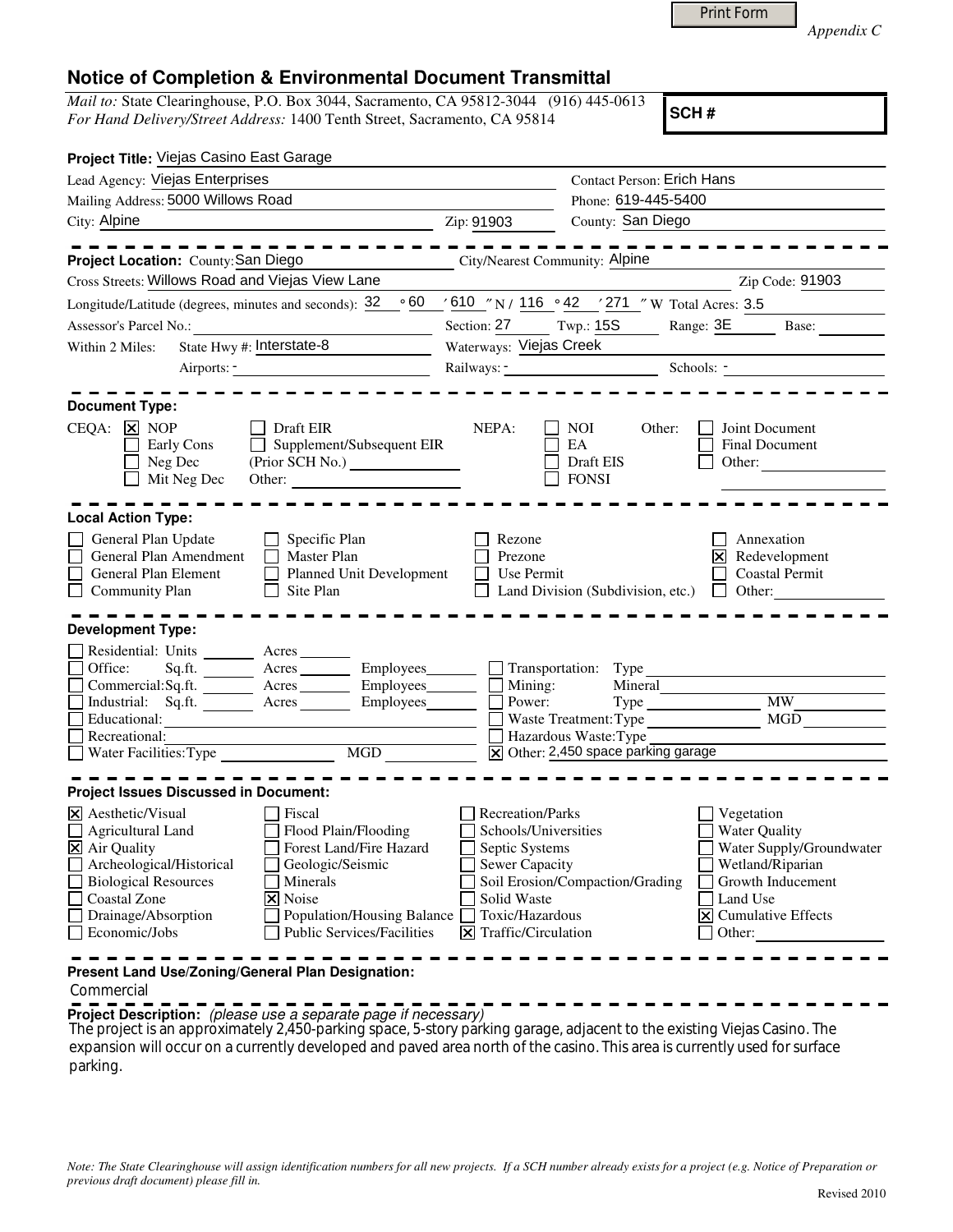## **Reviewing Agencies Checklist**

| Lead Agencies may recommend State Clearinghouse distribution by marking agencies below with and "X".<br>If you have already sent your document to the agency please denote that with an "S". |                                                                                                                        |
|----------------------------------------------------------------------------------------------------------------------------------------------------------------------------------------------|------------------------------------------------------------------------------------------------------------------------|
| Air Resources Board                                                                                                                                                                          | Office of Historic Preservation                                                                                        |
| Boating & Waterways, Department of                                                                                                                                                           | Office of Public School Construction                                                                                   |
| California Emergency Management Agency                                                                                                                                                       | Parks & Recreation, Department of                                                                                      |
| California Highway Patrol                                                                                                                                                                    | Pesticide Regulation, Department of                                                                                    |
| Caltrans District #<br>$\mathbb{R}^n$                                                                                                                                                        | <b>Public Utilities Commission</b>                                                                                     |
| <b>Caltrans Division of Aeronautics</b>                                                                                                                                                      | Regional WQCB #                                                                                                        |
| $\overline{\phantom{a}}$<br><b>Caltrans Planning</b>                                                                                                                                         | Resources Agency                                                                                                       |
| Central Valley Flood Protection Board                                                                                                                                                        | Resources Recycling and Recovery, Department of                                                                        |
| Coachella Valley Mtns. Conservancy                                                                                                                                                           | S.F. Bay Conservation & Development Comm.                                                                              |
| <b>Coastal Commission</b>                                                                                                                                                                    | San Gabriel & Lower L.A. Rivers & Mtns. Conservancy                                                                    |
| Colorado River Board<br>$\mathcal{L}^{\text{max}}$                                                                                                                                           | San Joaquin River Conservancy                                                                                          |
| Conservation, Department of                                                                                                                                                                  | Santa Monica Mtns. Conservancy                                                                                         |
| Corrections, Department of                                                                                                                                                                   | <b>State Lands Commission</b>                                                                                          |
| <b>Delta Protection Commission</b>                                                                                                                                                           | <b>SWRCB: Clean Water Grants</b>                                                                                       |
| Education, Department of                                                                                                                                                                     | <b>SWRCB: Water Quality</b>                                                                                            |
| <b>Energy Commission</b>                                                                                                                                                                     | <b>SWRCB: Water Rights</b>                                                                                             |
| Fish & Game Region #<br>$\overline{\phantom{a}}$                                                                                                                                             | Tahoe Regional Planning Agency                                                                                         |
| Food & Agriculture, Department of                                                                                                                                                            | Toxic Substances Control, Department of                                                                                |
| Forestry and Fire Protection, Department of                                                                                                                                                  | Water Resources, Department of                                                                                         |
| General Services, Department of                                                                                                                                                              |                                                                                                                        |
| Health Services, Department of                                                                                                                                                               | Other:                                                                                                                 |
| Housing & Community Development                                                                                                                                                              |                                                                                                                        |
| Native American Heritage Commission                                                                                                                                                          |                                                                                                                        |
| Local Public Review Period (to be filled in by lead agency)<br>Starting Date March 25, 2022                                                                                                  | Ending Date April 25, 2022                                                                                             |
| Lead Agency (Complete if applicable):                                                                                                                                                        |                                                                                                                        |
| Consulting Firm: BRG Consulting, Inc.<br>Address: 304 Ivy Street<br>City/State/Zip: San Diego, CA 92101<br>Contact: Erich R. Lathers<br>Phone: 619-298-7127x101                              | Applicant: Viejas Enterprises<br>Address: 5000 Willows Road<br>City/State/Zip: Alpine, CA 91901<br>Phone: 619-445-5400 |
| Signature of Lead Agency Representative: 2000                                                                                                                                                | Date: Mar 25, 2022                                                                                                     |

Authority cited: Section 21083, Public Resources Code. Reference: Section 21161, Public Resources Code.